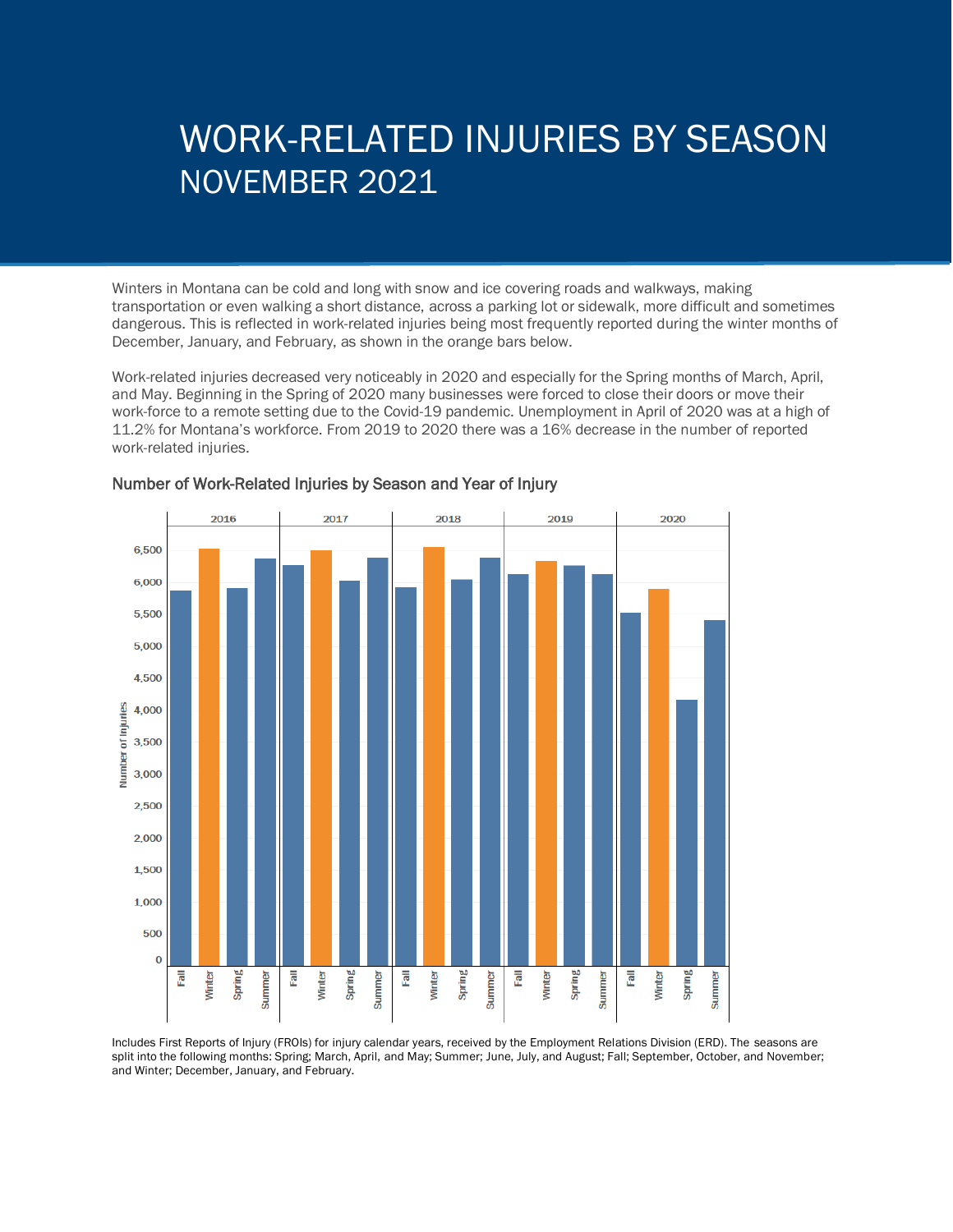

Work-related injuries for 15 to 24 year olds tracked very closely to seasonal employment trends and were more frequent during the summer months of June, July, and August, as shown in the orange box. For 25 to 34 year olds injuries were reported most frequently in the summer and winter months. The remaining age groups reported most frequently in the winter tracking with the trends for all injuries.

### Number of Work-Related Injuries by Season and Age at Injury, Injury Years 2016 to 2020



Includes First Reports of Injury (FROIs) for injury calendar years, received by the Employment Relations Division (ERD). The seasons are split into the following months: Spring; March, April, and May; Summer; June, July, and August; Fall; September, October, and November; and Winter; December, January, and February.



## Montana Employment by Age and Season, 2019

Includes data from the Employed Labor Force (ELF) from the Centers for Disease Control [https://wwwn.cdc.gov/Wisards/cps/default.aspx.](https://wwwn.cdc.gov/Wisards/cps/default.aspx)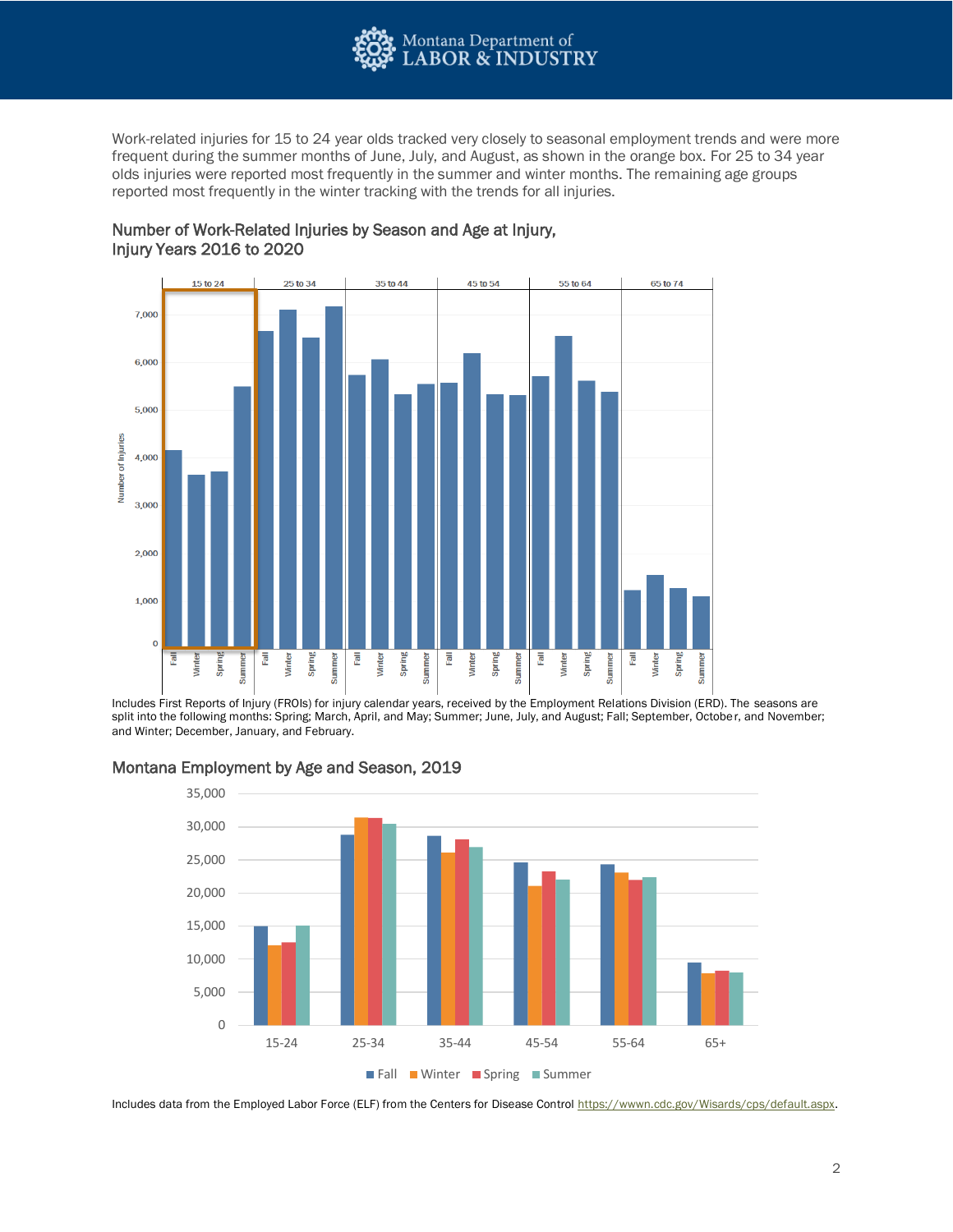

In Montana in 2020, health care & social assistance made up 18% of employment and 21% of wages, and retail trade made up 15% of employment and 11% of wages, making them the top two industries by employment and wages. Work-related injuries were also most frequently reported in these two industries and for health care & social assistance especially in the winter months and for retail in the summer months.

### Number of Work-Related Injuries by the Top 10 Industries and Season, Injury Years 2016 to 2020



Includes First Reports of Injury (FROIs) for injury calendar years, received by the Employment Relations Division (ERD). The seasons are split into the following months: Spring; March, April, and May; Summer; June, July, and August; Fall; September, October, and November; and Winter; December, January, and February.

| Employment | <b>Total Wages</b> | continued                                     | Employment | <b>Total Wages</b> |
|------------|--------------------|-----------------------------------------------|------------|--------------------|
| 68,677     | \$3,702,698,675    | Transportation and warehousing                | 12,436     | \$608,408,276      |
| 57,194     | \$1,937,979,491    | Arts, entertainment, and recreation           | 10.774     | \$278,447,992      |
| 48,038     | \$961,153,986      | Mining, quarrying, and oil and gas extraction | 6.240      | \$558,322,062      |
| 30,793     | \$1,721,209,627    | Agriculture, forestry, fishing and hunting    | 6,208      | \$262,590,487      |
| 23,510     | \$1,719,327,159    | Real estate and rental and leasing            | 5,935      | \$253,735,447      |
| 20,421     | \$1,106,385,781    | Information                                   | 5,797      | \$380,678,645      |
| 17,999     | \$702,656,826      | <b>Educational services</b>                   | 4,698      | \$157,702,238      |
| 17,236     | \$592,030,067      | <b>Utilities</b>                              | 2,790      | \$279,513,241      |
| 16,895     | \$1,103,611,950    | Management of companies and enterprises       | 2,040      | \$181,586,280      |
| 16.051     | \$1,226,599,880    | Unclassified                                  | 503        | \$43,197,835       |
|            |                    |                                               |            |                    |

| Employment | Total Wages     | continued                                     | Employment |
|------------|-----------------|-----------------------------------------------|------------|
| 68,677     | \$3,702,698,675 | Transportation and warehousing                | 12,436     |
| 57.194     | \$1,937,979,491 | Arts, entertainment, and recreation           | 10,774     |
| 48,038     | \$961,153,986   | Mining, quarrying, and oil and gas extraction | 6,240      |
| 30,793     | \$1,721,209,627 | Agriculture, forestry, fishing and hunting    | 6.208      |
| 23,510     | \$1,719,327,159 | Real estate and rental and leasing            | 5,935      |
| 20.421     | \$1,106,385,781 | Information                                   | 5,797      |
| 17,999     | \$702,656,826   | Educational services                          | 4,698      |
| 17.236     | \$592.030.067   | Utilities                                     | 2,790      |
| 16,895     | \$1,103,611,950 | Management of companies and enterprises       | 2,040      |
| 16,051     | \$1,226,599,880 | Unclassified                                  | 503        |

Includes data from the Quarterly Census of Employment and Wages from the U.S. Bureau of Labor Statistics, [https://data.bls.gov/cew/apps/data\\_views/data\\_views.htm#tab=Tables.](https://data.bls.gov/cew/apps/data_views/data_views.htm#tab=Tables)